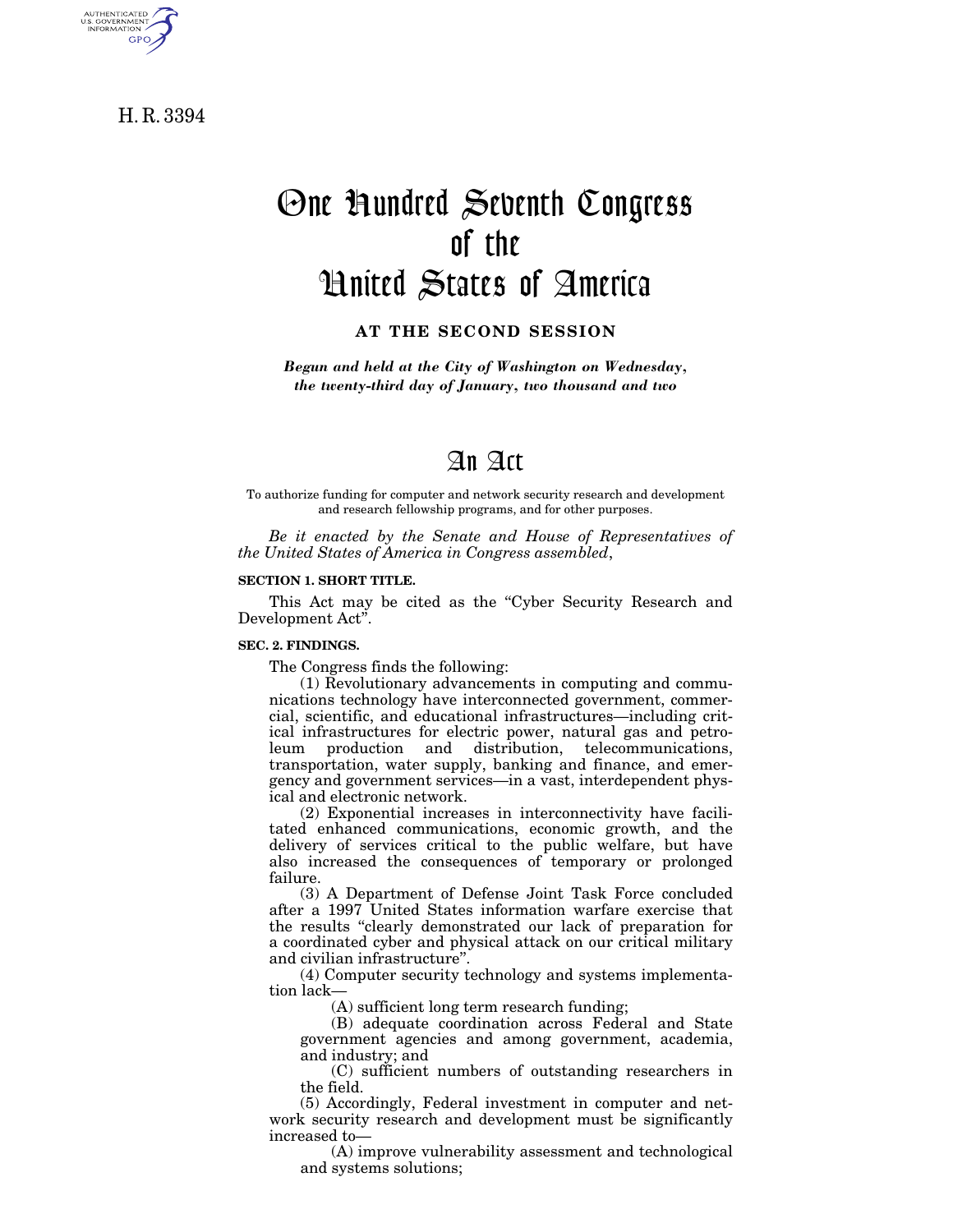(B) expand and improve the pool of information security professionals, including researchers, in the United States workforce; and

(C) better coordinate information sharing and collaboration among industry, government, and academic research projects.

(6) While African-Americans, Hispanics, and Native Americans constitute 25 percent of the total United States workforce and 30 percent of the college-age population, members of these minorities comprise less than 7 percent of the United States computer and information science workforce.

#### **SEC. 3. DEFINITIONS.**

In this Act:

(1) DIRECTOR.—The term ''Director'' means the Director of the National Science Foundation.

(2) INSTITUTION OF HIGHER EDUCATION.—The term ''institution of higher education'' has the meaning given that term in section 101(a) of the Higher Education Act of 1965 (20 U.S.C. 1001(a)).

#### **SEC. 4. NATIONAL SCIENCE FOUNDATION RESEARCH.**

(a) COMPUTER AND NETWORK SECURITY RESEARCH GRANTS.—

(1) IN GENERAL.—The Director shall award grants for basic research on innovative approaches to the structure of computer and network hardware and software that are aimed at enhancing computer security. Research areas may include—

(A) authentication, cryptography, and other secure data communications technology;

(B) computer forensics and intrusion detection;

(C) reliability of computer and network applications, middleware, operating systems, control systems, and communications infrastructure;

(D) privacy and confidentiality;

(E) network security architecture, including tools for security administration and analysis;

(F) emerging threats;

(G) vulnerability assessments and techniques for quantifying risk;

(H) remote access and wireless security; and

(I) enhancement of law enforcement ability to detect, investigate, and prosecute cyber-crimes, including those that involve piracy of intellectual property.

(2) MERIT REVIEW; COMPETITION.—Grants shall be awarded under this section on a merit-reviewed competitive basis.

(3) AUTHORIZATION OF APPROPRIATIONS.—There are authorized to be appropriated to the National Science Foundation to carry out this subsection—

(A) \$35,000,000 for fiscal year 2003;

(B) \$40,000,000 for fiscal year 2004;

(C) \$46,000,000 for fiscal year 2005;

(D) \$52,000,000 for fiscal year 2006; and

(E) \$60,000,000 for fiscal year 2007.

(b) COMPUTER AND NETWORK SECURITY RESEARCH CENTERS.—

(1) IN GENERAL.—The Director shall award multiyear grants, subject to the availability of appropriations, to institutions of higher education, nonprofit research institutions, or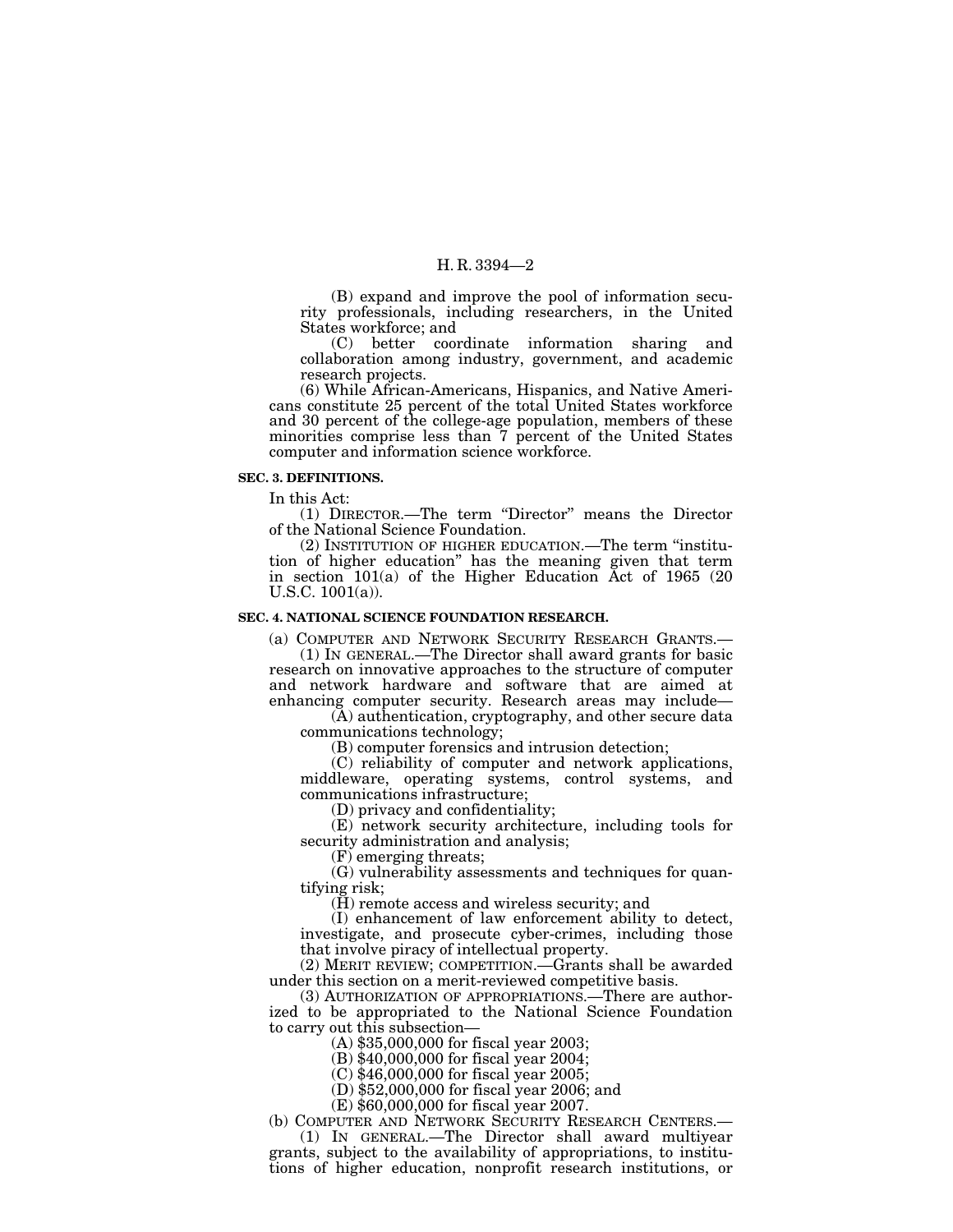consortia thereof to establish multidisciplinary Centers for Computer and Network Security Research. Institutions of higher education, nonprofit research institutions, or consortia thereof receiving such grants may partner with 1 or more government laboratories or for-profit institutions, or other institutions of higher education or nonprofit research institutions.

(2) MERIT REVIEW; COMPETITION.—Grants shall be awarded under this subsection on a merit-reviewed competitive basis.

(3) PURPOSE.—The purpose of the Centers shall be to generate innovative approaches to computer and network security by conducting cutting-edge, multidisciplinary research in computer and network security, including the research areas described in subsection (a)(1).

(4) APPLICATIONS.—An institution of higher education, nonprofit research institution, or consortia thereof seeking funding under this subsection shall submit an application to the Director at such time, in such manner, and containing such information as the Director may require. The application shall include, at a minimum, a description of—

(A) the research projects that will be undertaken by the Center and the contributions of each of the participating entities;

(B) how the Center will promote active collaboration among scientists and engineers from different disciplines, such as computer scientists, engineers, mathematicians, and social science researchers;

(C) how the Center will contribute to increasing the number and quality of computer and network security researchers and other professionals, including individuals from groups historically underrepresented in these fields; and

(D) how the center will disseminate research results quickly and widely to improve cyber security in information technology networks, products, and services.

(5) CRITERIA.—In evaluating the applications submitted under paragraph (4), the Director shall consider, at a minimum—

(A) the ability of the applicant to generate innovative approaches to computer and network security and effectively carry out the research program;

(B) the experience of the applicant in conducting research on computer and network security and the capacity of the applicant to foster new multidisciplinary collaborations;

(C) the capacity of the applicant to attract and provide adequate support for a diverse group of undergraduate and graduate students and postdoctoral fellows to pursue computer and network security research; and

(D) the extent to which the applicant will partner with government laboratories, for-profit entities, other institutions of higher education, or nonprofit research institutions, and the role the partners will play in the research undertaken by the Center.

(6) ANNUAL MEETING.—The Director shall convene an annual meeting of the Centers in order to foster collaboration and communication between Center participants.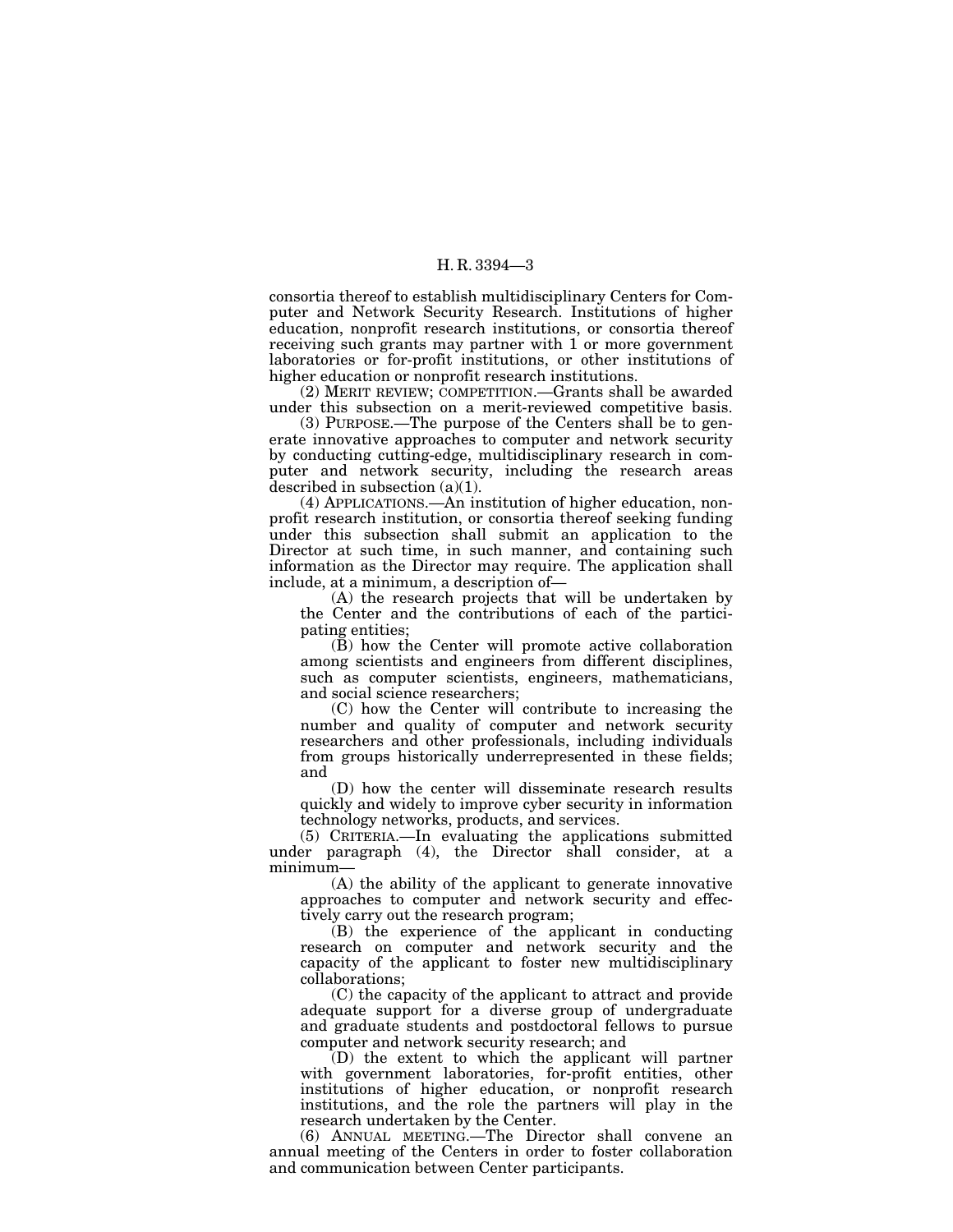(7) AUTHORIZATION OF APPROPRIATIONS.—There are authorized to be appropriated for the National Science Foundation to carry out this subsection—

(A) \$12,000,000 for fiscal year 2003;

(B) \$24,000,000 for fiscal year 2004;

(C) \$36,000,000 for fiscal year 2005;

(D) \$36,000,000 for fiscal year 2006; and

(E) \$36,000,000 for fiscal year 2007.

#### **SEC. 5. NATIONAL SCIENCE FOUNDATION COMPUTER AND NETWORK SECURITY PROGRAMS.**

(a) COMPUTER AND NETWORK SECURITY CAPACITY BUILDING GRANTS.—

(1) IN GENERAL.—The Director shall establish a program to award grants to institutions of higher education (or consortia thereof) to establish or improve undergraduate and master's degree programs in computer and network security, to increase the number of students, including the number of students from groups historically underrepresented in these fields, who pursue undergraduate or master's degrees in fields related to computer and network security, and to provide students with experience in government or industry related to their computer and network security studies.

(2) MERIT REVIEW.—Grants shall be awarded under this subsection on a merit-reviewed competitive basis.

(3) USE OF FUNDS.—Grants awarded under this subsection shall be used for activities that enhance the ability of an institution of higher education (or consortium thereof) to provide high-quality undergraduate and master's degree programs in computer and network security and to recruit and retain increased numbers of students to such programs. Activities may include—

(A) revising curriculum to better prepare undergraduate and master's degree students for careers in computer and network security;

(B) establishing degree and certificate programs in computer and network security;

(C) creating opportunities for undergraduate students to participate in computer and network security research projects;

(D) acquiring equipment necessary for student instruction in computer and network security, including the installation of testbed networks for student use;

(E) providing opportunities for faculty to work with local or Federal Government agencies, private industry, nonprofit research institutions, or other academic institutions to develop new expertise or to formulate new research directions in computer and network security;

(F) establishing collaborations with other academic institutions or academic departments that seek to establish, expand, or enhance programs in computer and network security;

(G) establishing student internships in computer and network security at government agencies or in private industry;

(H) establishing collaborations with other academic institutions to establish or enhance a web-based collection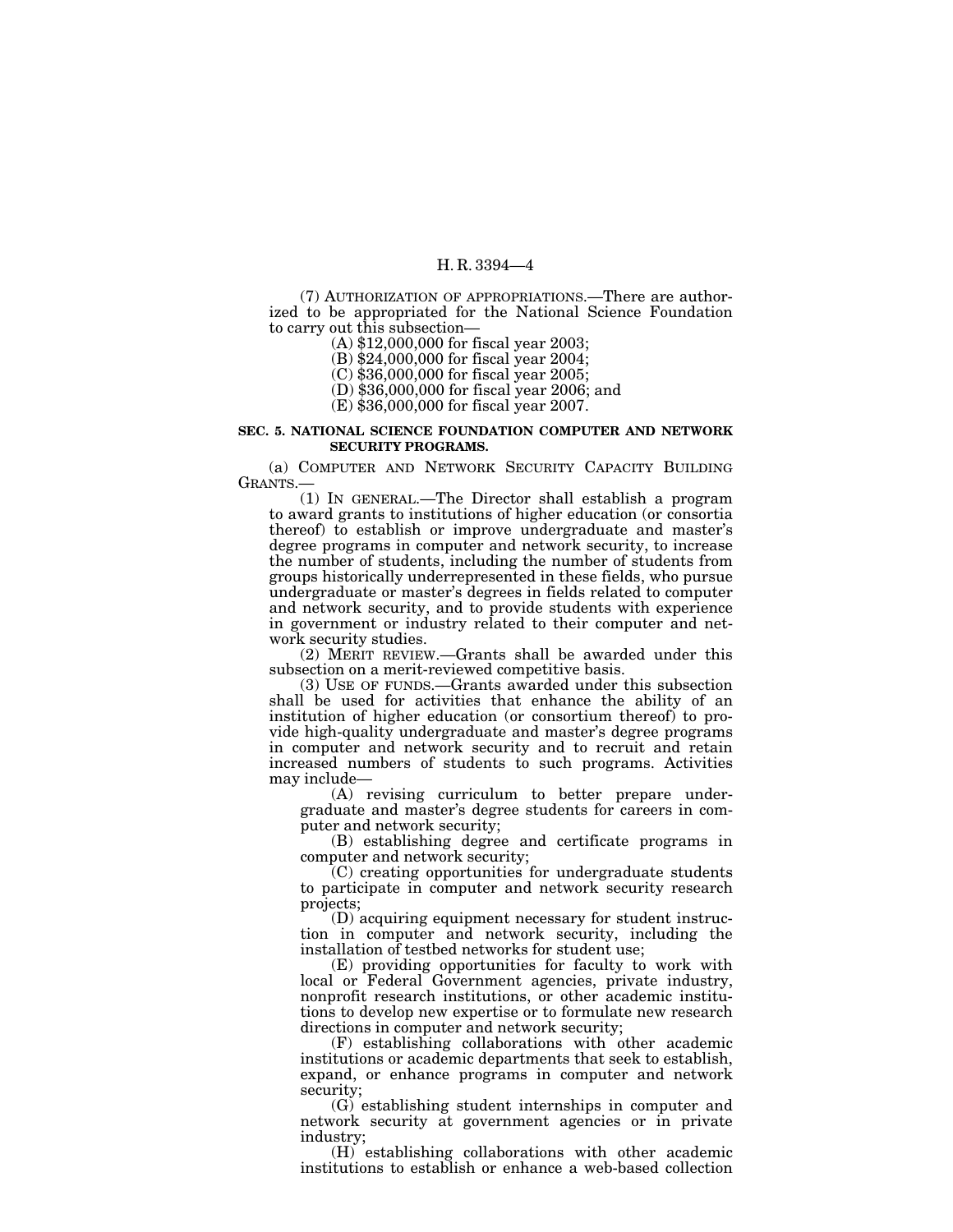of computer and network security courseware and laboratory exercises for sharing with other institutions of higher education, including community colleges;

(I) establishing or enhancing bridge programs in computer and network security between community colleges and universities; and

(J) any other activities the Director determines will accomplish the goals of this subsection.

(4) SELECTION PROCESS.—

(A) APPLICATION.—An institution of higher education (or a consortium thereof) seeking funding under this subsection shall submit an application to the Director at such time, in such manner, and containing such information as the Director may require. The application shall include, at a minimum—

(i) a description of the applicant's computer and network security research and instructional capacity, and in the case of an application from a consortium of institutions of higher education, a description of the role that each member will play in implementing the proposal;

(ii) a comprehensive plan by which the institution or consortium will build instructional capacity in computer and information security;

(iii) a description of relevant collaborations with government agencies or private industry that inform the instructional program in computer and network security;

(iv) a survey of the applicant's historic student enrollment and placement data in fields related to computer and network security and a study of potential enrollment and placement for students enrolled in the proposed computer and network security program; and

(v) a plan to evaluate the success of the proposed computer and network security program, including post-graduation assessment of graduate school and job placement and retention rates as well as the relevance of the instructional program to graduate study and to the workplace.

(B) AWARDS.—(i) The Director shall ensure, to the extent practicable, that grants are awarded under this subsection in a wide range of geographic areas and categories of institutions of higher education, including minority serving institutions.

(ii) The Director shall award grants under this subsection for a period not to exceed 5 years.

(5) ASSESSMENT REQUIRED.—The Director shall evaluate the program established under this subsection no later than 6 years after the establishment of the program. At a minimum, the Director shall evaluate the extent to which the program achieved its objectives of increasing the quality and quantity of students, including students from groups historically underrepresented in computer and network security related disciplines, pursuing undergraduate or master's degrees in computer and network security.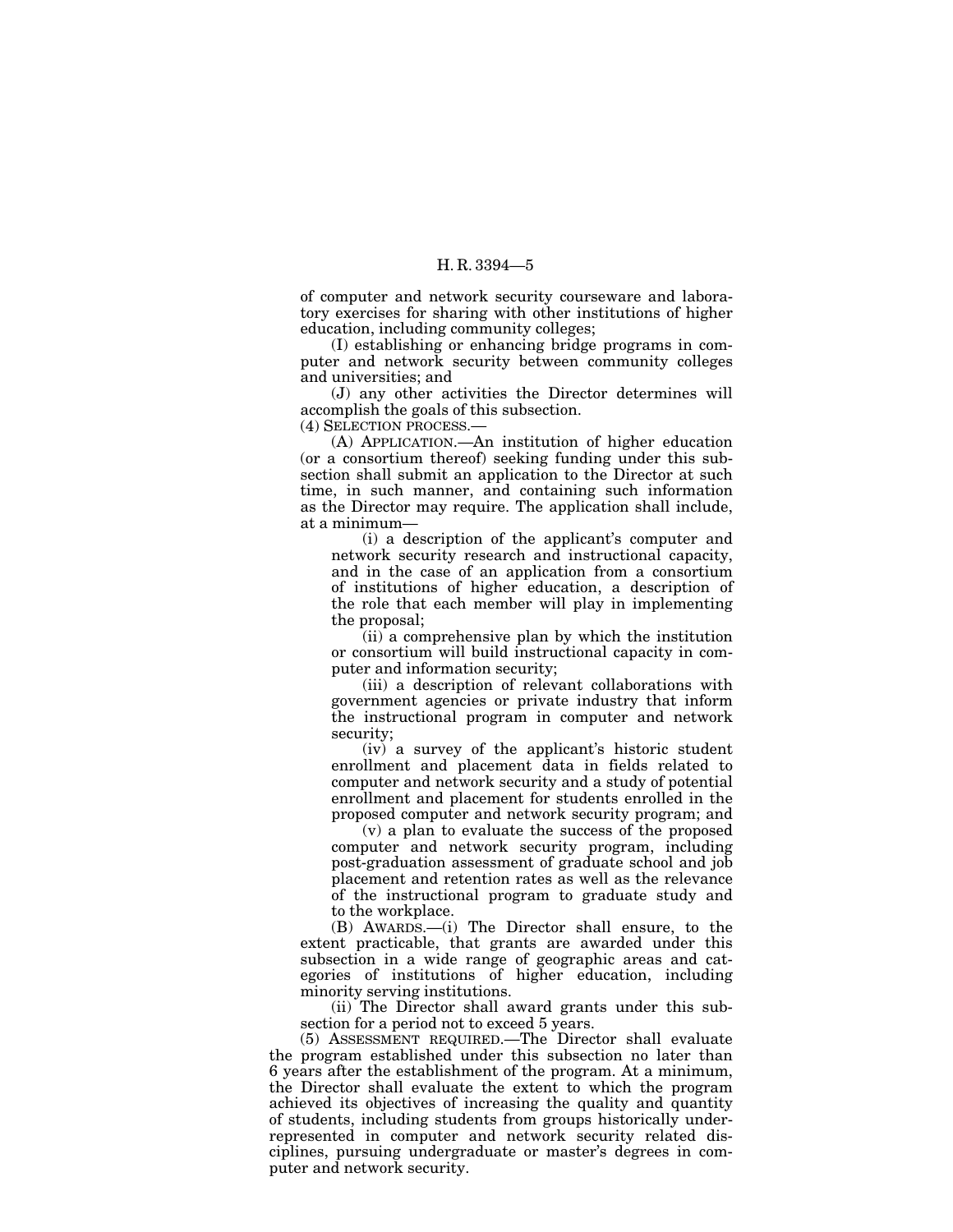(6) AUTHORIZATION OF APPROPRIATIONS.—There are authorized to be appropriated to the National Science Foundation to carry out this subsection—

(A) \$15,000,000 for fiscal year 2003;

(B) \$20,000,000 for fiscal year 2004;

(C) \$20,000,000 for fiscal year 2005;

(D) \$20,000,000 for fiscal year 2006; and

(E) \$20,000,000 for fiscal year 2007.

(b) SCIENTIFIC AND ADVANCED TECHNOLOGY ACT OF 1992. (1) GRANTS.—The Director shall provide grants under the

Scientific and Advanced Technology Act of 1992 (42 U.S.C. 1862i) for the purposes of section 3(a) and (b) of that Act, except that the activities supported pursuant to this subsection shall be limited to improving education in fields related to computer and network security.

(2) AUTHORIZATION OF APPROPRIATIONS.—There are authorized to be appropriated to the National Science Foundation to carry out this subsection—

(A) \$1,000,000 for fiscal year 2003;

(B) \$1,250,000 for fiscal year 2004;

(C) \$1,250,000 for fiscal year 2005;

(D) \$1,250,000 for fiscal year 2006; and

(E) \$1,250,000 for fiscal year 2007.

(c) GRADUATE TRAINEESHIPS IN COMPUTER AND NETWORK SECU-RITY RESEARCH.—

(1) IN GENERAL.—The Director shall establish a program to award grants to institutions of higher education to establish traineeship programs for graduate students who pursue computer and network security research leading to a doctorate degree by providing funding and other assistance, and by providing graduate students with research experience in government or industry related to the students' computer and network security studies.

(2) MERIT REVIEW.—Grants shall be provided under this subsection on a merit-reviewed competitive basis.

(3) USE OF FUNDS.—An institution of higher education shall use grant funds for the purposes of—

(A) providing traineeships to students who are citizens, nationals, or lawfully admitted permanent resident aliens of the United States and are pursuing research in computer or network security leading to a doctorate degree;

(B) paying tuition and fees for students receiving traineeships under subparagraph (A);

(C) establishing scientific internship programs for students receiving traineeships under subparagraph (A) in computer and network security at for-profit institutions, nonprofit research institutions, or government laboratories; and

(D) other costs associated with the administration of the program.

(4) TRAINEESHIP AMOUNT.—Traineeships provided under paragraph  $(3)(A)$  shall be in the amount of \$25,000 per year, or the level of the National Science Foundation Graduate Research Fellowships, whichever is greater, for up to 3 years.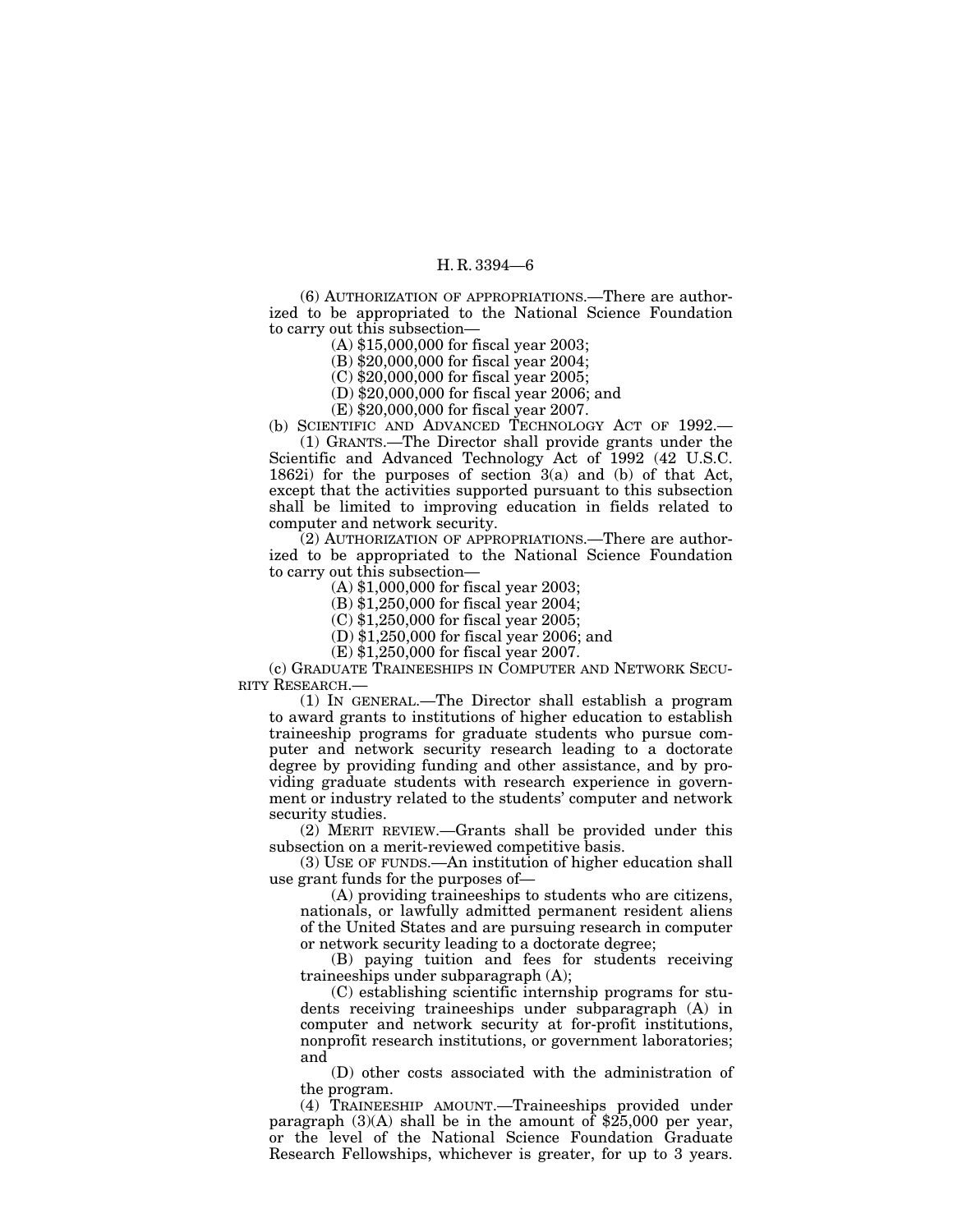(5) SELECTION PROCESS.—An institution of higher education seeking funding under this subsection shall submit an application to the Director at such time, in such manner, and containing such information as the Director may require. The application shall include, at a minimum, a description of—

(A) the instructional program and research opportunities in computer and network security available to graduate students at the applicant's institution; and

(B) the internship program to be established, including the opportunities that will be made available to students for internships at for-profit institutions, nonprofit research institutions, and government laboratories.

(6) REVIEW OF APPLICATIONS.—In evaluating the applications submitted under paragraph (5), the Director shall consider—

(A) the ability of the applicant to effectively carry out the proposed program;

(B) the quality of the applicant's existing research and education programs;

(C) the likelihood that the program will recruit increased numbers of students, including students from groups historically underrepresented in computer and network security related disciplines, to pursue and earn doctorate degrees in computer and network security;

(D) the nature and quality of the internship program established through collaborations with government laboratories, nonprofit research institutions, and for-profit institutions;

(E) the integration of internship opportunities into graduate students' research; and

(F) the relevance of the proposed program to current and future computer and network security needs.

(7) AUTHORIZATION OF APPROPRIATIONS.—There are authorized to be appropriated to the National Science Foundation to carry out this subsection—

(A) \$10,000,000 for fiscal year 2003;

(B) \$20,000,000 for fiscal year 2004;

(C) \$20,000,000 for fiscal year 2005;

(D) \$20,000,000 for fiscal year 2006; and

(E) \$20,000,000 for fiscal year 2007.

(d) GRADUATE RESEARCH FELLOWSHIPS PROGRAM SUPPORT.— Computer and network security shall be included among the fields of specialization supported by the National Science Foundation's Graduate Research Fellowships program under section 10 of the National Science Foundation Act of 1950 (42 U.S.C. 1869).

(e) CYBER SECURITY FACULTY DEVELOPMENT TRAINEESHIP PRO-GRAM.—

(1) IN GENERAL.—The Director shall establish a program to award grants to institutions of higher education to establish traineeship programs to enable graduate students to pursue academic careers in cyber security upon completion of doctoral degrees.

(2) MERIT REVIEW; COMPETITION.—Grants shall be awarded under this section on a merit-reviewed competitive basis.

(3) APPLICATION.—Each institution of higher education desiring to receive a grant under this subsection shall submit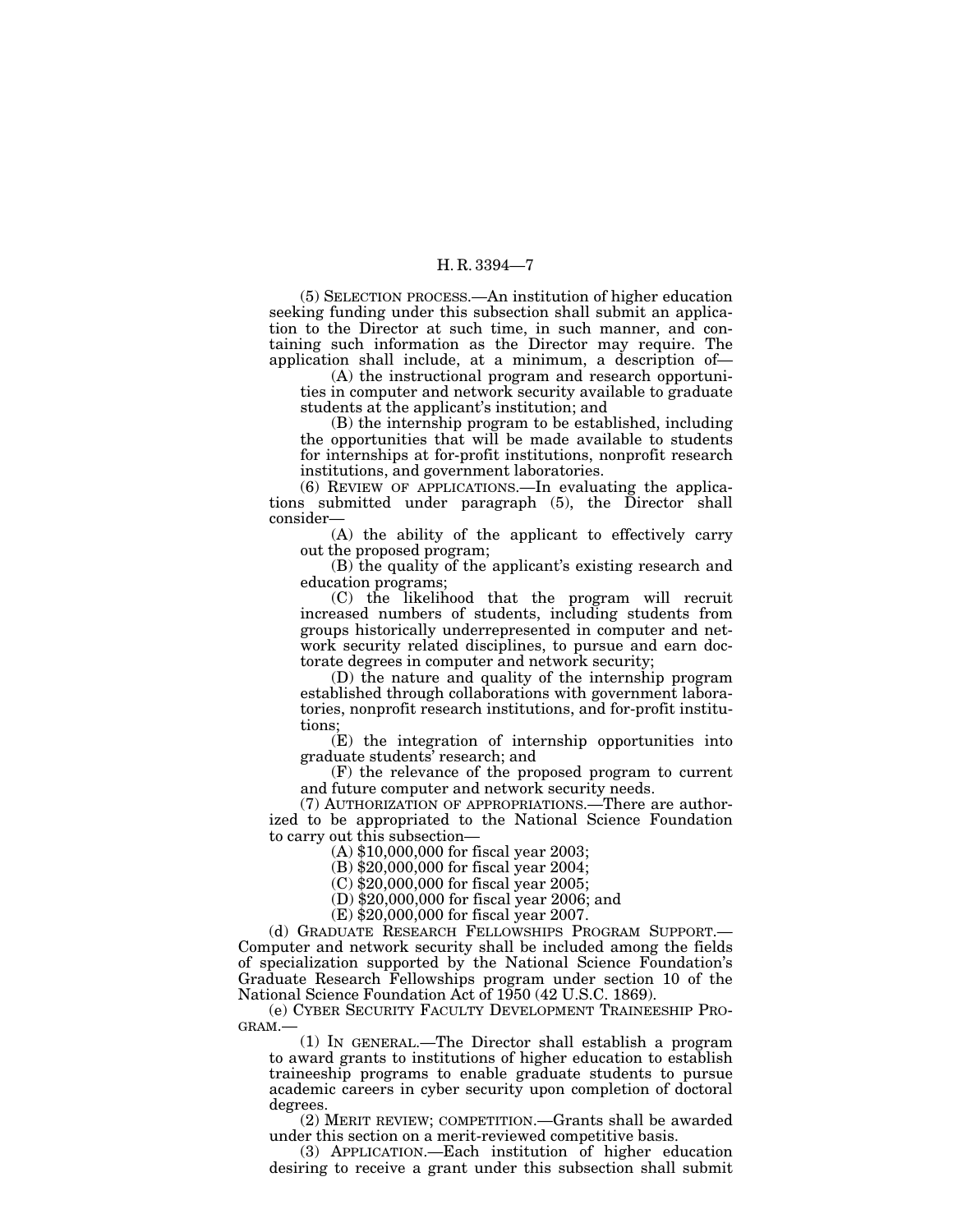an application to the Director at such time, in such manner, and containing such information as the Director shall require.

(4) USE OF FUNDS.—Funds received by an institution of higher education under this paragraph shall—

(A) be made available to individuals on a meritreviewed competitive basis and in accordance with the requirements established in paragraph (7);

(B) be in an amount that is sufficient to cover annual tuition and fees for doctoral study at an institution of higher education for the duration of the graduate traineeship, and shall include, in addition, an annual living stipend of \$25,000; and

(C) be provided to individuals for a duration of no more than  $\tilde{5}$  years, the specific duration of each graduate traineeship to be determined by the institution of higher education, on a case-by-case basis.

(5) REPAYMENT.—Each graduate traineeship shall—

 $(A)$  subject to paragraph  $(5)(B)$ , be subject to full repayment upon completion of the doctoral degree according to a repayment schedule established and administered by the institution of higher education;

(B) be forgiven at the rate of 20 percent of the total amount of the graduate traineeship assistance received under this section for each academic year that a recipient is employed as a full-time faculty member at an institution of higher education for a period not to exceed 5 years; and

(C) be monitored by the institution of higher education receiving a grant under this subsection to ensure compliance with this subsection.

(6) EXCEPTIONS.—The Director may provide for the partial or total waiver or suspension of any service obligation or payment by an individual under this section whenever compliance by the individual is impossible or would involve extreme hardship to the individual, or if enforcement of such obligation with respect to the individual would be unconscionable.

(7) ELIGIBILITY.—To be eligible to receive a graduate traineeship under this section, an individual shall—

 $(A)$  be a citizen, national, or lawfully admitted permanent resident alien of the United States; and

(B) demonstrate a commitment to a career in higher education.

(8) CONSIDERATION.—In making selections for graduate traineeships under this paragraph, an institution receiving a grant under this subsection shall consider, to the extent possible, a diverse pool of applicants whose interests are of an interdisciplinary nature, encompassing the social scientific as well as the technical dimensions of cyber security.

(9) AUTHORIZATION OF APPROPRIATIONS.—There are authorized to be appropriated to the National Science Foundation to carry out this paragraph \$5,000,000 for each of fiscal years 2003 through 2007.

#### **SEC. 6. CONSULTATION.**

In carrying out sections 4 and 5, the Director shall consult with other Federal agencies.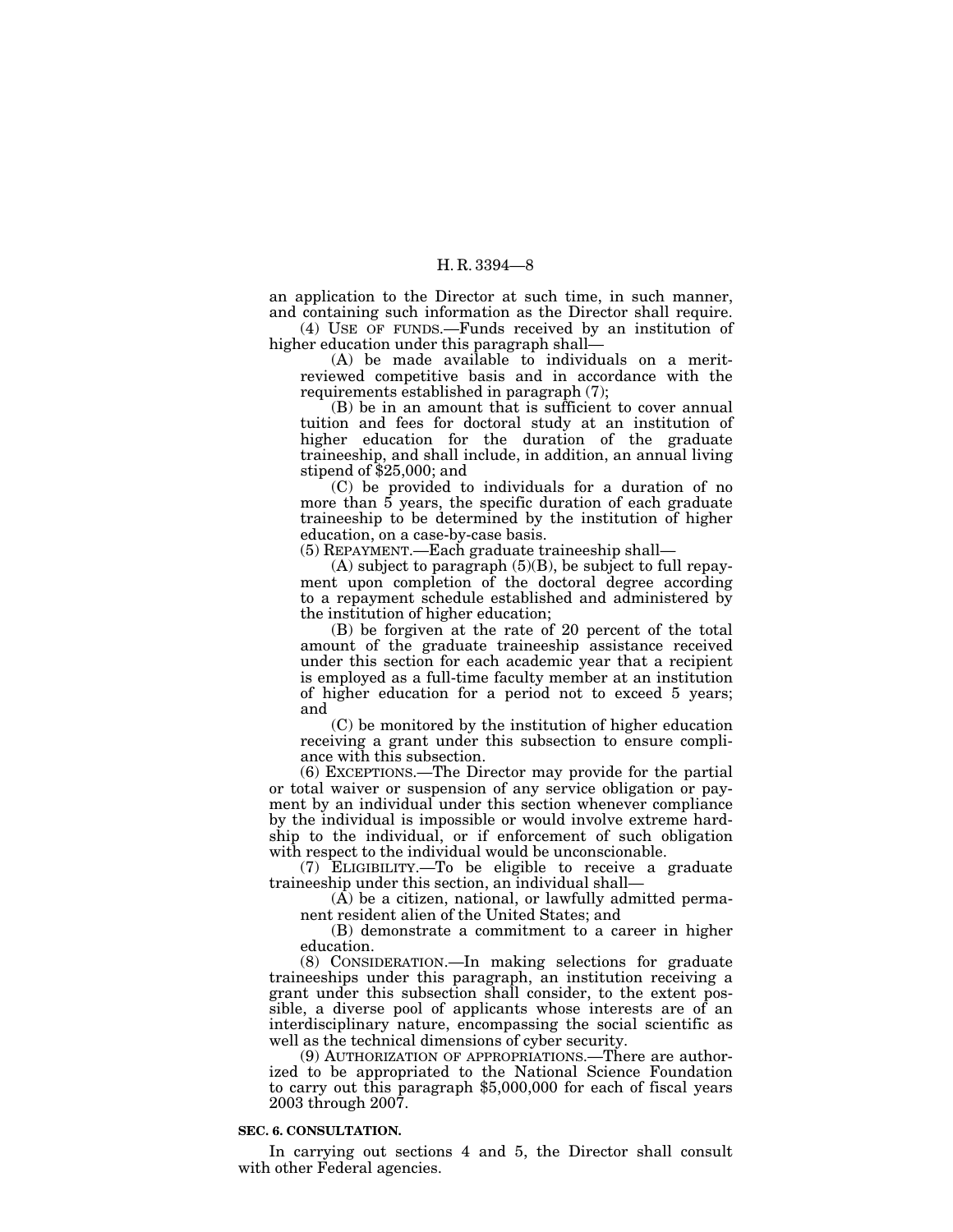#### **SEC. 7. FOSTERING RESEARCH AND EDUCATION IN COMPUTER AND NETWORK SECURITY.**

Section 3(a) of the National Science Foundation Act of 1950 (42 U.S.C. 1862(a)) is amended—  $(42 \, \mathrm{U.S.C.} \, 1862(\mathrm{a}))$  is amended—  $(1)$  by striking "and" at the end of paragraph (6);

(2) by striking "Congress." in paragraph  $(7)$  and inserting "Congress; and"; and

(3) by adding at the end the following:

''(8) to take a leading role in fostering and supporting research and education activities to improve the security of networked information systems.''.

#### **SEC. 8. NATIONAL INSTITUTE OF STANDARDS AND TECHNOLOGY PRO-GRAMS.**

(a) RESEARCH PROGRAM.—The National Institute of Standards

and Technology Act (15 U.S.C. 271 et seq.) is amended— (1) by moving section 22 to the end of the Act and redesignating it as section 32; and

 $(2)$  by inserting after section 21 the following new section:

#### "SEC. 22. RESEARCH PROGRAM ON SECURITY OF COMPUTER SYSTEMS

''(a) ESTABLISHMENT.—The Director shall establish a program of assistance to institutions of higher education that enter into partnerships with for-profit entities to support research to improve the security of computer systems. The partnerships may also include government laboratories and nonprofit research institutions. The program shall—<br>"(1) include multidisciplinary, long-term research;

 $''(2)$  include research directed toward addressing needs identified through the activities of the Computer System Security and Privacy Advisory Board under section 20(f); and

 $r(3)$  promote the development of a robust research community working at the leading edge of knowledge in subject areas relevant to the security of computer systems by providing support for graduate students, post-doctoral researchers, and senior researchers.<br>"(b) FELLOWSHIPS.—

"(1) POST-DOCTORAL RESEARCH FELLOWSHIPS.—The Director is authorized to establish a program to award post-doctoral research fellowships to individuals who are citizens, nationals, or lawfully admitted permanent resident aliens of the United States and are seeking research positions at institutions, including the Institute, engaged in research activities related to the security of computer systems, including the research areas described in section 4(a)(1) of the Cyber Security Research and Development Act.<br>"(2) SENIOR RESEARCH FELLOWSHIPS.—The Director is

authorized to establish a program to award senior research fellowships to individuals seeking research positions at institutions, including the Institute, engaged in research activities related to the security of computer systems, including the research areas described in section 4(a)(1) of the Cyber Security Research and Development Act. Senior research fellowships shall be made available for established researchers at institutions of higher education who seek to change research fields and pursue studies related to the security of computer systems.

 $^3(3)$  Eligibility.—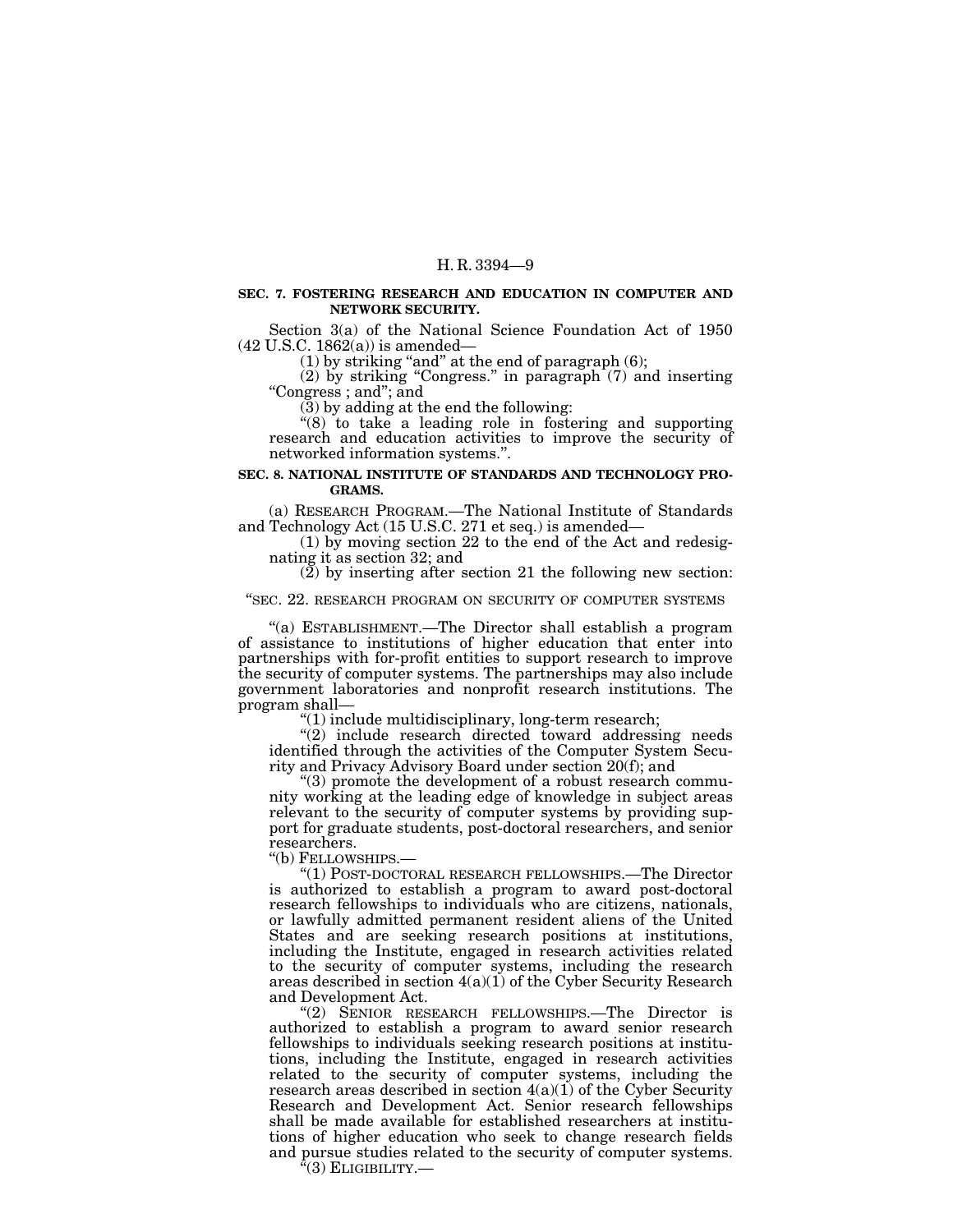"(A) IN GENERAL.—To be eligible for an award under this subsection, an individual shall submit an application to the Director at such time, in such manner, and containing such information as the Director may require.

''(B) STIPENDS.—Under this subsection, the Director is authorized to provide stipends for post-doctoral research fellowships at the level of the Institute's Post Doctoral Research Fellowship Program and senior research fellowships at levels consistent with support for a faculty member in a sabbatical position.

''(c) AWARDS; APPLICATIONS.—

"(1) IN GENERAL.—The Director is authorized to award grants or cooperative agreements to institutions of higher education to carry out the program established under subsection (a). No funds made available under this section shall be made available directly to any for-profit partners.

 $(2)$  ELIGIBILITY.—To be eligible for an award under this section, an institution of higher education shall submit an application to the Director at such time, in such manner, and containing such information as the Director may require. The application shall include, at a minimum, a description of—

''(A) the number of graduate students anticipated to participate in the research project and the level of support to be provided to each;

 $\sqrt{\text{B}}$  the number of post-doctoral research positions included under the research project and the level of support to be provided to each;

 $\sqrt{\text{C}}$  the number of individuals, if any, intending to change research fields and pursue studies related to the security of computer systems to be included under the research project and the level of support to be provided to each; and

 $''(D)$  how the for-profit entities, nonprofit research institutions, and any other partners will participate in developing and carrying out the research and education agenda of the partnership.

''(d) PROGRAM OPERATION.—

''(1) MANAGEMENT.—The program established under subsection (a) shall be managed by individuals who shall have both expertise in research related to the security of computer systems and knowledge of the vulnerabilities of existing computer systems. The Director shall designate such individuals as program managers.

''(2) MANAGERS MAY BE EMPLOYEES.—Program managers designated under paragraph (1) may be new or existing employees of the Institute or individuals on assignment at the Institute under the Intergovernmental Personnel Act of 1970, except that individuals on assignment at the Institute under the Intergovernmental Personnel Act of 1970 shall not directly manage such employees.

"(3) MANAGER RESPONSIBILITY.—Program managers designated under paragraph (1) shall be responsible for—

''(A) establishing and publicizing the broad research goals for the program;

''(B) soliciting applications for specific research projects to address the goals developed under subparagraph (A);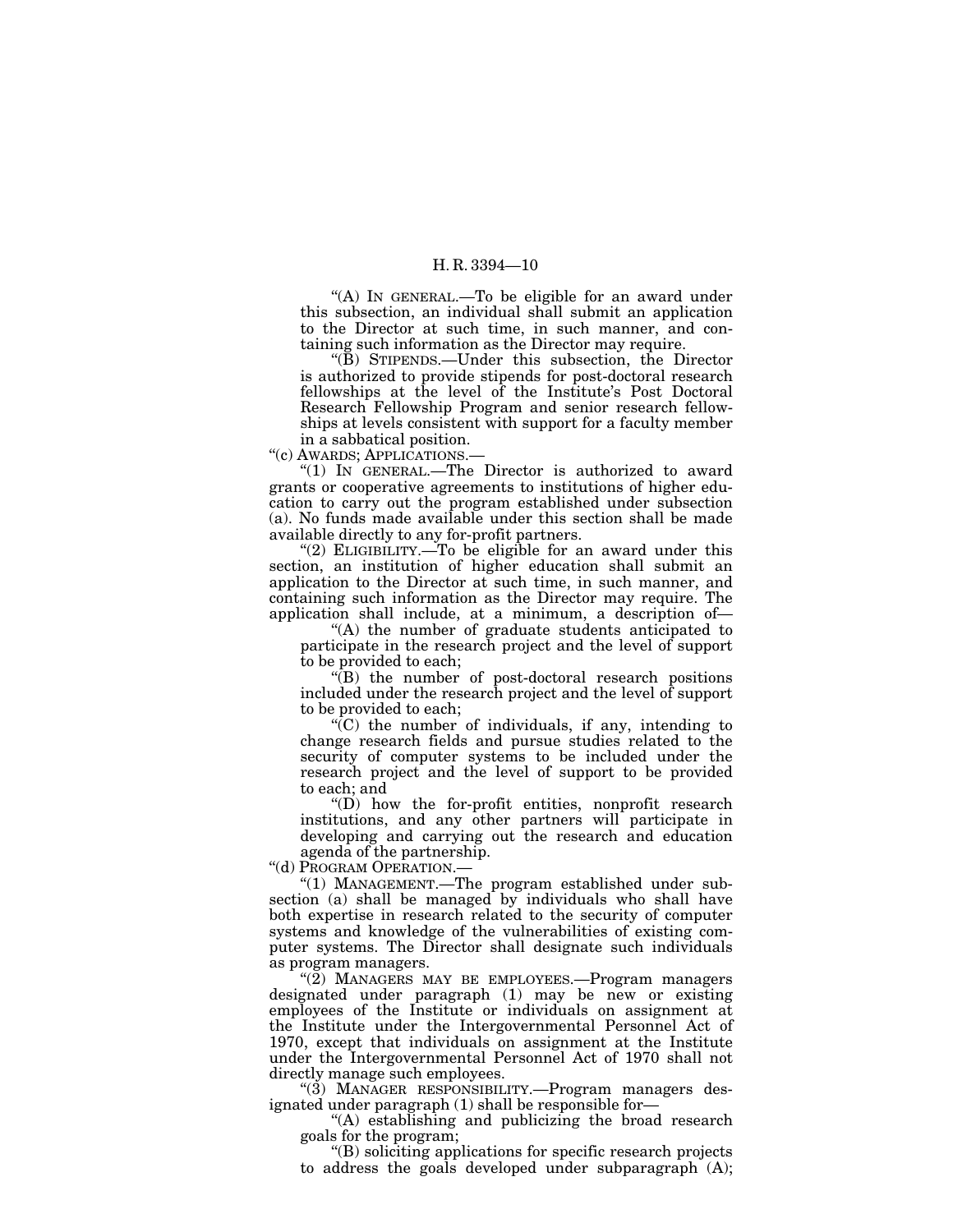''(C) selecting research projects for support under the program from among applications submitted to the Institute, following consideration of—

''(i) the novelty and scientific and technical merit of the proposed projects;

" $(i)$  the demonstrated capabilities of the individual or individuals submitting the applications to successfully carry out the proposed research;

"(iii) the impact the proposed projects will have on increasing the number of computer security researchers;

"(iv) the nature of the participation by for-profit entities and the extent to which the proposed projects address the concerns of industry; and

 $''(v)$  other criteria determined by the Director, based on information specified for inclusion in applications under subsection (c); and

''(D) monitoring the progress of research projects supported under the program.

 $\sqrt{4}$ (4) REPORTS.—The Director shall report to the Senate Committee on Commerce, Science, and Transportation and the House of Representatives Committee on Science annually on the use and responsibility of individuals on assignment at the Institute under the Intergovernmental Personnel Act of 1970 who are performing duties under subsection (d).

''(e) REVIEW OF PROGRAM.—

''(1) PERIODIC REVIEW.—The Director shall periodically review the portfolio of research awards monitored by each program manager designated in accordance with subsection (d). In conducting those reviews, the Director shall seek the advice of the Computer System Security and Privacy Advisory Board, established under section 21, on the appropriateness of the research goals and on the quality and utility of research projects managed by program managers in accordance with subsection (d).

"(2) COMPREHENSIVE 5-YEAR REVIEW.—The Director shall also contract with the National Research Council for a comprehensive review of the program established under subsection (a) during the 5th year of the program. Such review shall include an assessment of the scientific quality of the research conducted, the relevance of the research results obtained to the goals of the program established under subsection  $(d)(3)(A)$ , and the progress of the program in promoting the development of a substantial academic research community working at the leading edge of knowledge in the field. The Director shall submit to Congress a report on the results of the review under this paragraph no later than 6 years after the initiation of the program.

''(f) DEFINITIONS.—In this section:

"(1) COMPUTER SYSTEM.—The term 'computer system' has the meaning given that term in section  $20(d)(1)$ .

"(2) INSTITUTION OF HIGHER EDUCATION.—The term 'institution of higher education' has the meaning given that term in section 101(a) of the Higher Education Act of 1965 (20 U.S.C.  $1001(a)$ .".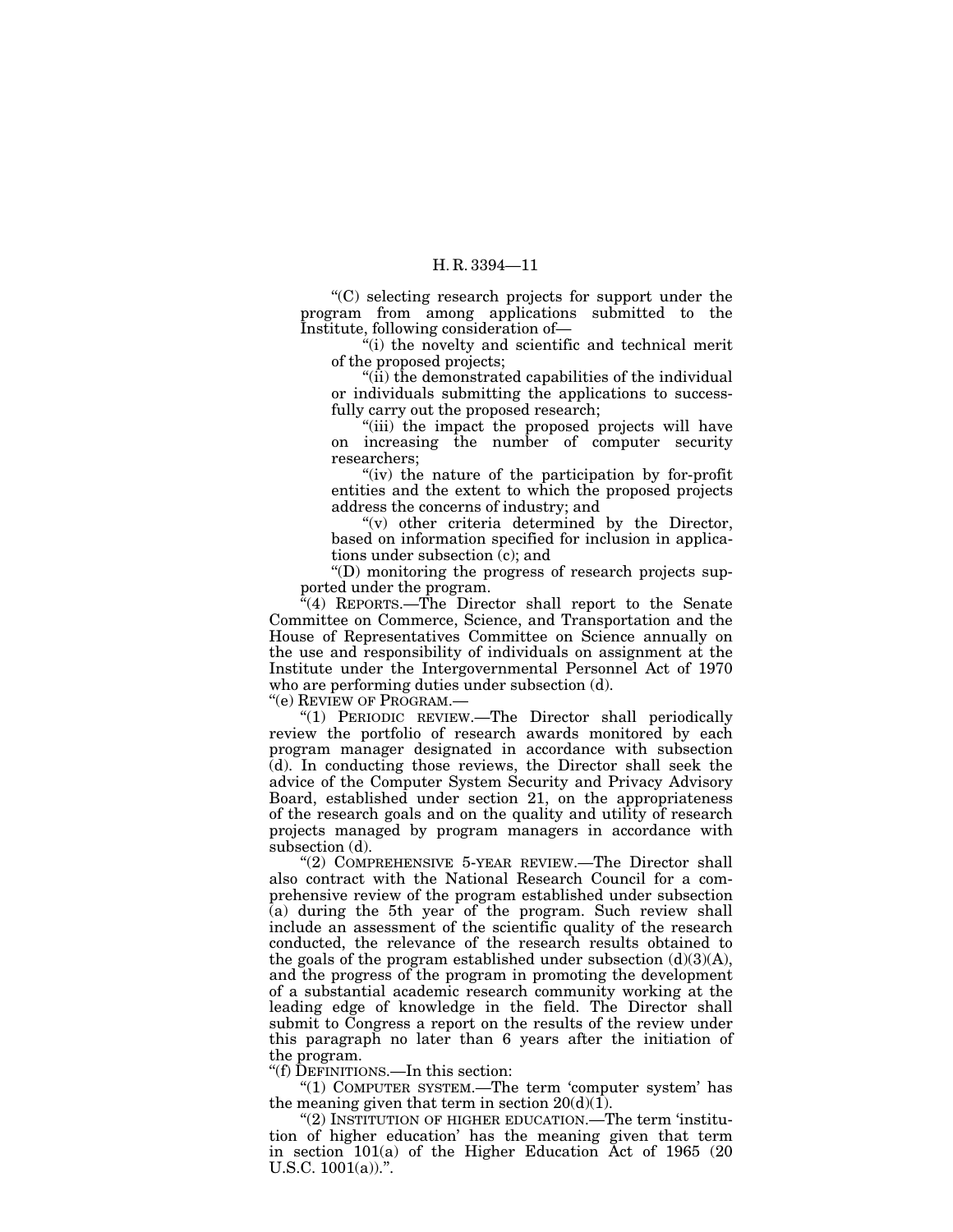(b) AMENDMENT OF COMPUTER SYSTEM DEFINITION.—Section 20(d)(1)(B)(i) of National Institute of Standards and Technology Act  $(15 \text{ U.S.C. } 278g-3(d)(1)(B)(i))$  is amended to read as follows:

''(i) computers and computer networks;''.

(c) CHECKLISTS FOR GOVERNMENT SYSTEMS.—

(1) IN GENERAL.—The Director of the National Institute of Standards and Technology shall develop, and revise as necessary, a checklist setting forth settings and option selections that minimize the security risks associated with each computer hardware or software system that is, or is likely to become, widely used within the Federal Government.

(2) PRIORITIES FOR DEVELOPMENT; EXCLUDED SYSTEMS.— The Director of the National Institute of Standards and Technology may establish priorities for the development of checklists under this paragraph on the basis of the security risks associated with the use of the system, the number of agencies that use a particular system, the usefulness of the checklist to Federal agencies that are users or potential users of the system, or such other factors as the Director determines to be appropriate. The Director of the National Institute of Standards and Technology may exclude from the application of paragraph (1) any computer hardware or software system for which the Director of the National Institute of Standards and Technology determines that the development of a checklist is inappropriate because of the infrequency of use of the system, the obsolescence of the system, or the inutility or impracticability of developing a checklist for the system.

(3) DISSEMINATION OF CHECKLISTS.—The Director of the National Institute of Standards and Technology shall make any checklist developed under this paragraph for any computer hardware or software system available to each Federal agency that is a user or potential user of the system.

(4) AGENCY USE REQUIREMENTS.—The development of a checklist under paragraph (1) for a computer hardware or software system does not—

(A) require any Federal agency to select the specific settings or options recommended by the checklist for the system;

(B) establish conditions or prerequisites for Federal agency procurement or deployment of any such system;

(C) represent an endorsement of any such system by the Director of the National Institute of Standards and Technology; nor

(D) preclude any Federal agency from procuring or deploying other computer hardware or software systems for which no such checklist has been developed.

(d) FEDERAL AGENCY INFORMATION SECURITY PROGRAMS.—

(1) IN GENERAL.—In developing the agencywide information security program required by section 3534(b) of title 44, United States Code, an agency that deploys a computer hardware or software system for which the Director of the National Institute of Standards and Technology has developed a checklist under subsection (c) of this section—

(A) shall include in that program an explanation of how the agency has considered such checklist in deploying that system; and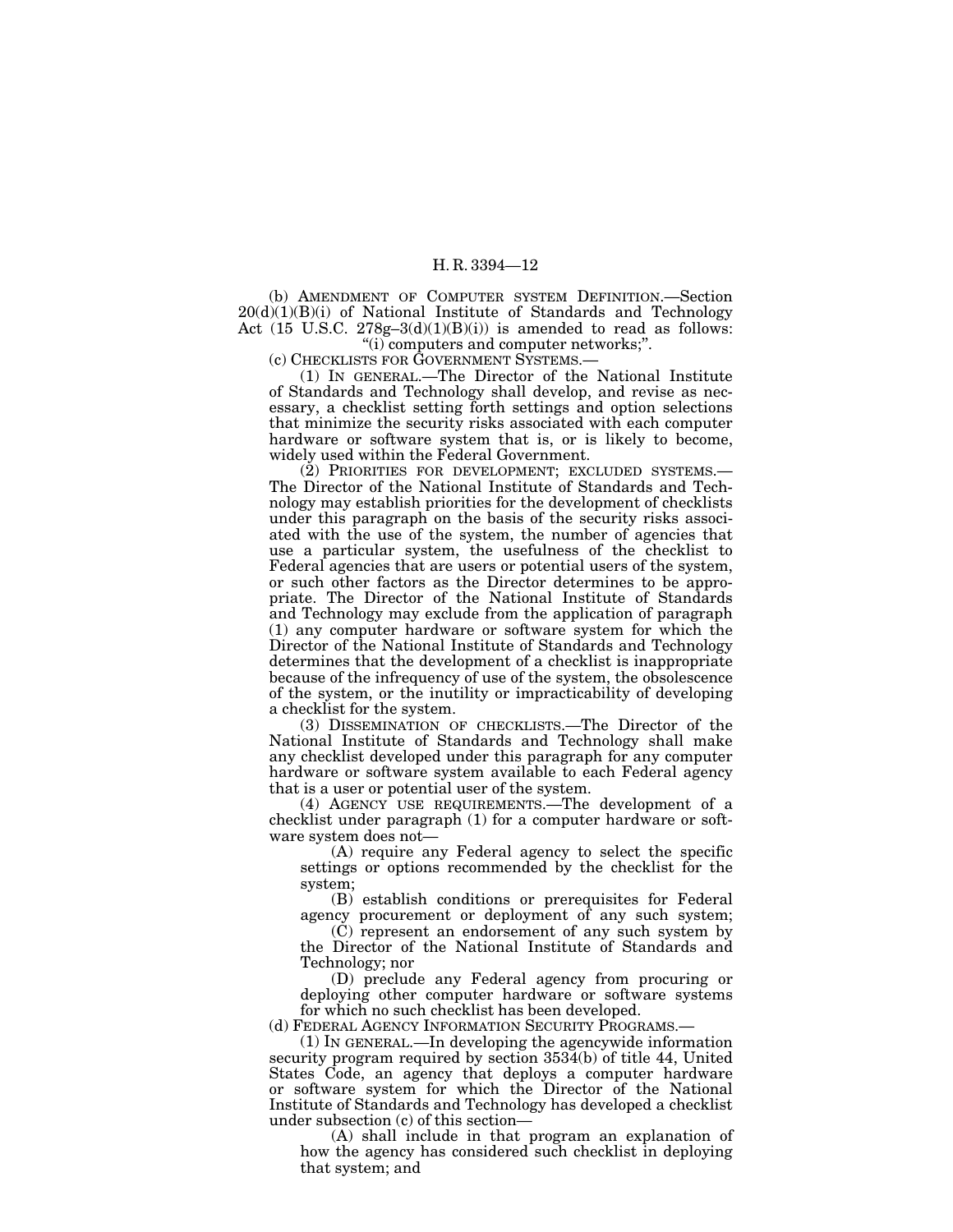(B) may treat the explanation as if it were a portion of the agency's annual performance plan properly classified under criteria established by an Executive Order (within the meaning of section  $1115(d)$  of title 31, United States Code).

(2) LIMITATION.—Paragraph (1) does not apply to any computer hardware or software system for which the National Institute of Standards and Technology does not have responsibility under section 20(a)(3) of the National Institute of Standards and Technology Act (15 U.S.C.278g–3(a)(3)).

#### **SEC. 9. COMPUTER SECURITY REVIEW, PUBLIC MEETINGS, AND INFORMATION.**

Section 20 of the National Institute of Standards and Technology Act (15 U.S.C. 278g–3) is amended by adding at the end the following new subsection: ''(e) AUTHORIZATION OF APPROPRIATIONS.—There are authorized

to be appropriated to the Secretary \$1,060,000 for fiscal year 2003 and \$1,090,000 for fiscal year 2004 to enable the Computer System Security and Privacy Advisory Board, established by section 21, to identify emerging issues, including research needs, related to computer security, privacy, and cryptography and, as appropriate, to convene public meetings on those subjects, receive presentations, and publish reports, digests, and summaries for public distribution on those subjects.''.

#### **SEC. 10. INTRAMURAL SECURITY RESEARCH.**

Section 20 of the National Institute of Standards and Technology Act (15 U.S.C. 278g–3), as amended by this Act, is further amended by redesignating subsection (e) as subsection (f), and by inserting after subsection (d) the following:

"(e) INTRAMURAL SECURITY RESEARCH.—As part of the research activities conducted in accordance with subsection (b)(4), the

 $f(1)$  conduct a research program to address emerging technologies associated with assembling a networked computer system from components while ensuring it maintains desired

" $(2)$  carry out research associated with improving the security of real-time computing and communications systems for

" $(3)$  carry out multidisciplinary, long-term, high-risk research on ways to improve the security of computer systems.''.

#### **SEC. 11. AUTHORIZATION OF APPROPRIATIONS.**

There are authorized to be appropriated to the Secretary of Commerce for the National Institute of Standards and Technology—

(1) for activities under section 22 of the National Institute of Standards and Technology Act, as added by section 8 of this Act—

(A) \$25,000,000 for fiscal year 2003;

(B) \$40,000,000 for fiscal year 2004;

(C) \$55,000,000 for fiscal year 2005;

(D) \$70,000,000 for fiscal year 2006;

(E) \$85,000,000 for fiscal year 2007; and

(2) for activities under section 20(f) of the National Institute of Standards and Technology Act, as added by section 10 of this Act—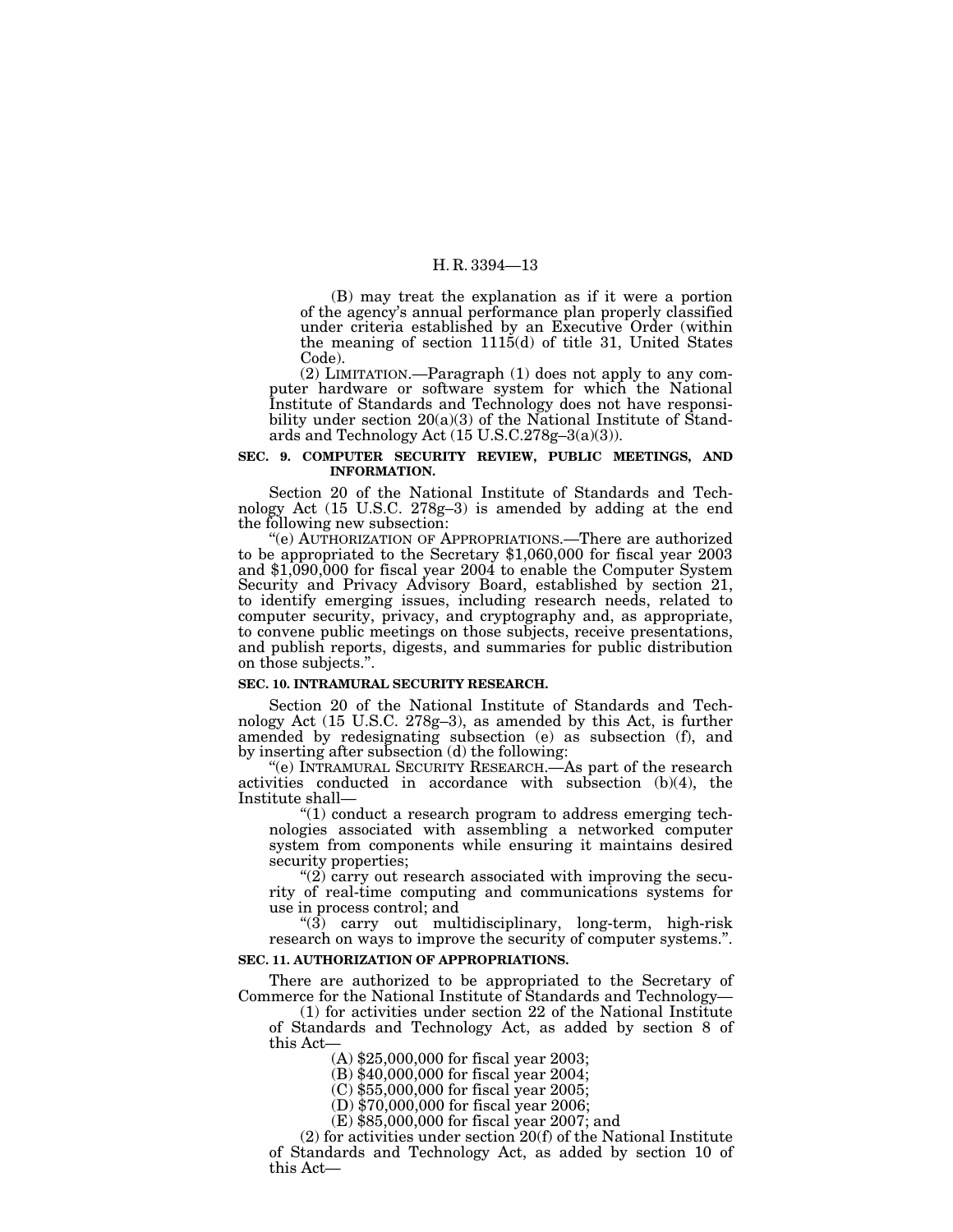(A) \$6,000,000 for fiscal year 2003; (B) \$6,200,000 for fiscal year 2004;

(C) \$6,400,000 for fiscal year 2005;

(D) \$6,600,000 for fiscal year 2006; and

(E) \$6,800,000 for fiscal year 2007.

#### **SEC. 12. NATIONAL ACADEMY OF SCIENCES STUDY ON COMPUTER AND NETWORK SECURITY IN CRITICAL INFRASTRUC-TURES.**

(a) STUDY.—Not later than 3 months after the date of the enactment of this Act, the Director of the National Institute of Standards and Technology shall enter into an arrangement with the National Research Council of the National Academy of Sciences to conduct a study of the vulnerabilities of the Nation's network infrastructure and make recommendations for appropriate improve-

 $(1)$  review existing studies and associated data on the architectural, hardware, and software vulnerabilities and interdependencies in United States critical infrastructure networks;

(2) identify and assess gaps in technical capability for robust critical infrastructure network security and make recommendations for research priorities and resource requirements; and

(3) review any and all other essential elements of computer and network security, including security of industrial process controls, to be determined in the conduct of the study.

(b) REPORT.—The Director of the National Institute of Standards and Technology shall transmit a report containing the results of the study and recommendations required by subsection (a) to the Senate Committee on Commerce, Science, and Transportation and the House of Representatives Committee on Science not later than 21 months after the date of enactment of this Act.

(c) SECURITY.—The Director of the National Institute of Standards and Technology shall ensure that no information that is classified is included in any publicly released version of the report required by this section.

(d) AUTHORIZATION OF APPROPRIATIONS.—There are authorized to be appropriated to the Secretary of Commerce for the National Institute of Standards and Technology for the purposes of carrying out this section, \$700,000.

#### **SEC. 13. COORDINATION OF FEDERAL CYBER SECURITY RESEARCH AND DEVELOPMENT**

The Director of the National Science Foundation and the Director of the National Institute of Standards and Technology shall coordinate the research programs authorized by this Act or pursuant to amendments made by this Act. The Director of the Office of Science and Technology Policy shall work with the Director of the National Science Foundation and the Director of the National Institute of Standards and Technology to ensure that programs authorized by this Act or pursuant to amendments made by this Act are taken into account in any government-wide cyber security research effort.

#### **SEC. 14. OFFICE OF SPACE COMMERCIALIZATION.**

Section 8(a) of the Technology Administration Act of 1998 (15 U.S.C. 1511e(a)) is amended by inserting "the Technology Administration of'' after ''within''.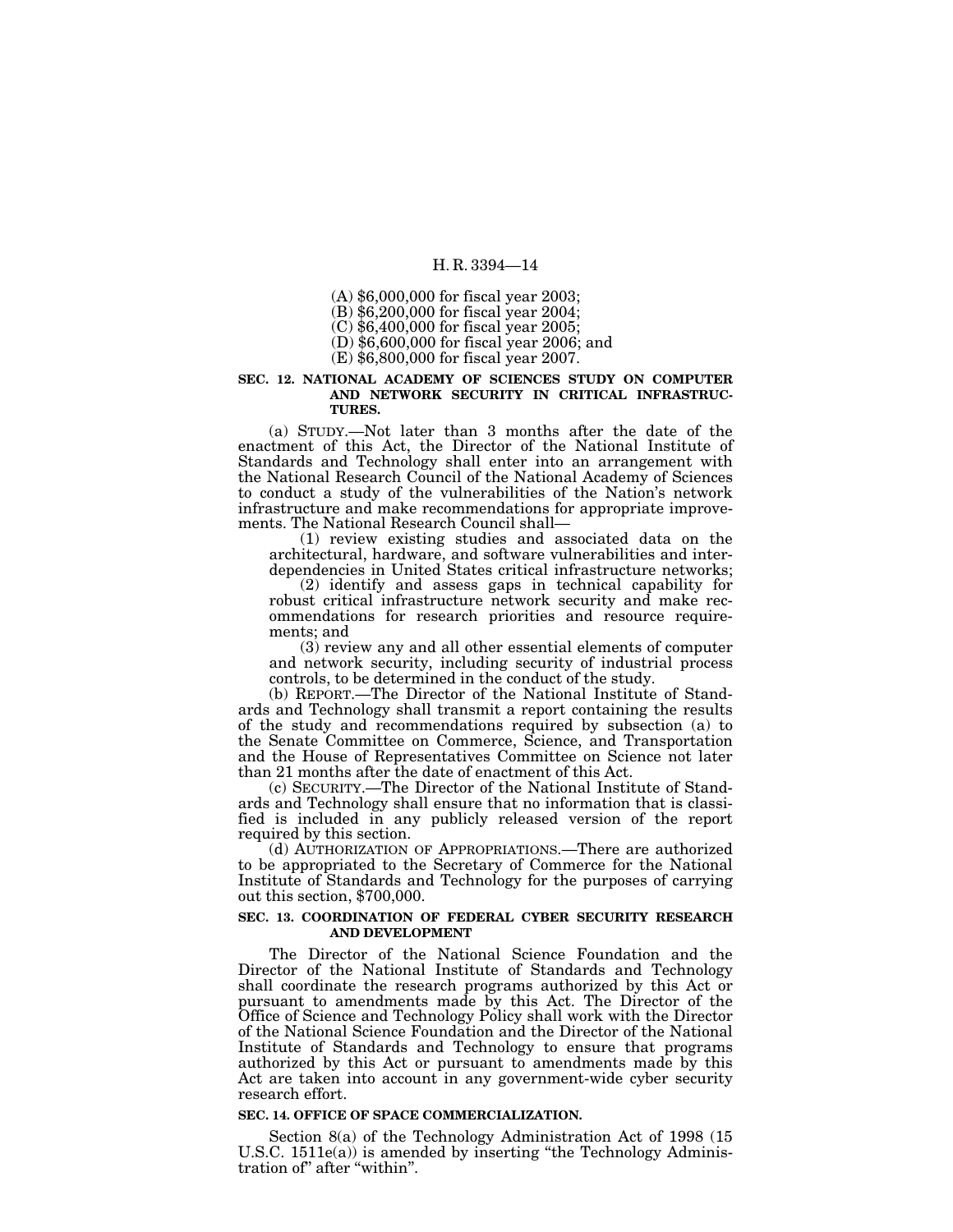#### **SEC. 15. TECHNICAL CORRECTION OF NATIONAL CONSTRUCTION SAFETY TEAM ACT.**

Section 2(c)(1)(d) of the National Construction Safety Team Act is amended by striking "section 8;" and inserting "section 7;".

#### **SEC. 16. GRANT ELIGIBILITY REQUIREMENTS AND COMPLIANCE WITH IMMIGRATION LAWS.**

(a) IMMIGRATION STATUS.—No grant or fellowship may be awarded under this Act, directly or indirectly, to any individual who is in violation of the terms of his or her status as a nonimmigrant under section  $101(a)(15)(F)$ , (M), or (J) of the Immigration and Nationality Act  $(8 \text{ U.S.C. } 1101(a)(15)(\text{F}), (\text{M}), \text{or } (\text{J})).$ 

(b) ALIENS FROM CERTAIN COUNTRIES.—No grant or fellowship may be awarded under this Act, directly or indirectly, to any alien from a country that is a state sponsor of international terrorism, as defined under section 306(b) of the Enhanced Border Security and VISA Entry Reform Act (8 U.S.C. 1735(b)), unless the Secretary of State determines, in consultation with the Attorney General and the heads of other appropriate agencies, that such alien does not pose a threat to the safety or national security of the United States.

(c) NON-COMPLYING INSTITUTIONS.—No grant or fellowship may be awarded under this Act, directly or indirectly, to any institution of higher education or non-profit institution (or consortia thereof) that has—

(1) materially failed to comply with the recordkeeping and reporting requirements to receive nonimmigrant students or exchange visitor program participants under section  $101(a)(15)(F)$ , (M), or (J) of the Immigration and Nationality Act (8 U.S.C. 1101(a)(15)(F), (M), or  $(J)$ ), or section 641 of the Illegal Immigration Reform and Responsibility Act of 1996 (8 U.S.C. 1372), as required by section 502 of the Enhanced Border Security and VISA Entry Reform Act (8 U.S.C. 1762); or

 $(2)$  been suspended or terminated pursuant to section  $502(c)$ of the Enhanced Border Security and VISA Entry Reform Act (8 U.S.C 1762(c)).

#### **SEC. 17. REPORT ON GRANT AND FELLOWSHIP PROGRAMS.**

Within 24 months after the date of enactment of this Act, the Director, in consultation with the Assistant to the President for National Security Affairs, shall submit to Congress a report reviewing this Act to ensure that the programs and fellowships are being awarded under this Act to individuals and institutions of higher education who are in compliance with the Immigration